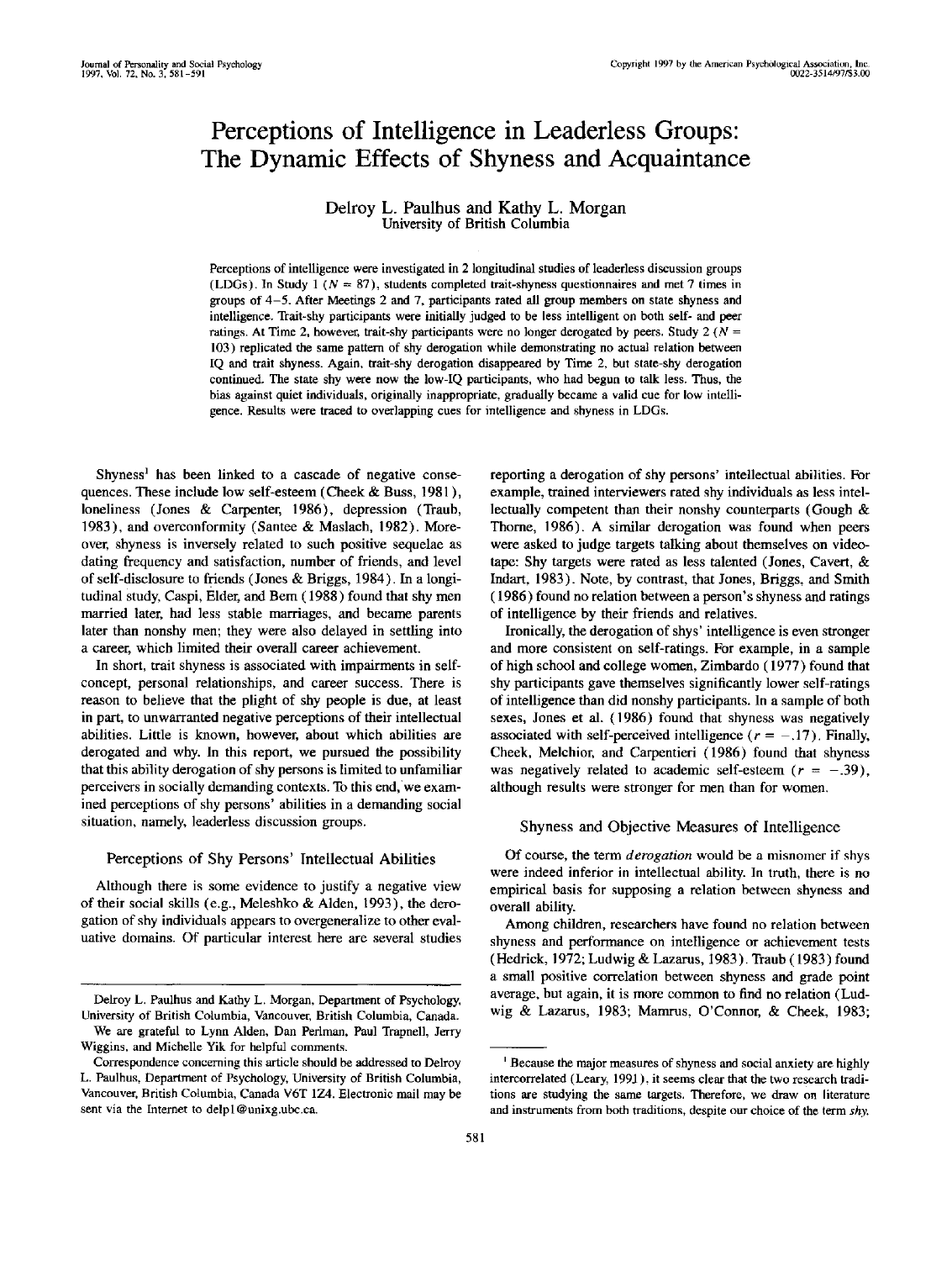Maroldo, 1986). Nor have researchers found any relation between shyness and Scholastic Assessment Test scores (Arnold & Cheek, 1986; Gough & Thorne, 1986). The only mental ability that shows some deficit for shys is creative production, but this deficit appears only when respondents anticipate a public evaluation of their work (Camacho & Paulus, 1995; Cheek & Stahl, 1986). Overall, the evidence indicates no consistent relation between shyness and measured intelligence.<sup>2</sup>

Given the minimal empirical relation between shyness and intelligence, it is puzzling that shys are downgraded in this domain. Moreover, this derogation holds for first-time interviewers but not friends and spouses. To explicate such a pattern, we concluded that it would be necessary to study shys over time in a situation that typically induces shyness.

# Acquaintance and Shyness in Leaderless Discussion Groups

The leaderless discussion group (LDG) is ideal for studying the group dynamics of person perception: The group situation provides the prototypical form of social influence; at the same time its unstructured nature highlights personality differences among group members. Moreover, the presence of multiple observers provides the psychometric benefits of aggregating judgments from several perceivers of the same events.

Shyness, in particular, seems amenable to analysis in LDGs. After all, the situation reported to elicit the strongest sense of shyness is being the focus of attention in a group (Zimbardo, 1977). Given the strength of this effect, it is particularly surprising that such research is lacking.<sup>3</sup> Where shyness is most important, we know the least about it. Note also that the type of audience eliciting the most shyness is strangers (Russell, Cutrona, & Jones, 1986). Therefore, it behooves us to use groups of complete strangers.

Finally, given our goals, it is critical to study LDGs in a longitudinal fashion. Ongoing groups can provide key data regarding our core question of why some observers (first-time interviewers) derogate shys' intellectual ability, whereas others (friends, spouses) do not. We can determine with certainty whether level of acquaintance is the key factor only by systematically manipulating it.

#### Study 1

In Study 1, we examined the extent of the derogation of shys' abilities in several ways. First, we extended the range of intellectual abilities to Sternberg's (1988) three facets of intellectual ability: intelligence, creativity, and wisdom. Second, we examined the development of perceptions over time, specifically, a seven-meeting sequence. Third, we collected both selfand peer perceptions.

These perceptions were rated in the context of small LDGs. Groups of 4-5 met weekly for a total of 7 weeks. Before group assignment, participants completed a personality inventory that included two measures of trait shyness. After Meetings 2 and 7 (henceforth known as Time 1 and Time 2), group members rated each other and themselves on various intellectual abilities and on level of shyness in that meeting (i.e., state shyness).

## *Hypotheses*

*Hypothesis* 1. The three modes of measuring shyness (questionnaire, self-ratings, and peer ratings) will converge strongly at Time 1. This hypothesis was based on the evidence, cited above, that trait shyness is most evident in interactions among strangers.

*Hypothesis 2.* At Time 1, shy individuals will be perceived as lower in intellectual abilities than nonshy individuals. Studies cited above found that unacquainted raters judged shy individuals as less intellectually competent and less talented than nonshy individuals (Gough & Thorne, 1986; Jones et al., 1983).

*Hypothesis 3. The* derogation of shys' abilities by peers will diminish with increasing acquaintance. This hypothesis was based on the earlier finding that spouses and friends are less derogatory about the abilities of shy persons than are first-time assessors (Gough & Thome, 1986; Jones et al., 1986). We knew, from our recent longitudinal studies, that personality perceptions become more accurate with increased acquaintance (Paulhus & Bruce, 1992; Paulhus & Reynolds, 1995). We presumed the same pattern would obtain with perceptions of intellect. Our use of random assignment and a longitudinal design was designed to rule out the selection bias artifact, that is, the possibility that friends and spouses would be less derogatory about shy persons merely because of the special relationship between them.

## *Method*

#### *Participants*

Participants were 87 students, 40 male and 47 female, enrolled in a 3rd-year psychology course at a large Canadian university. After the course was completed, they were asked if their data could be analyzed for research purposes. All agreed.

#### *Instruments*

*Trait measures.* Two measures of trait shyness were included. The Revised Shyness Scale (Cheek, 1983), a 13-item revision of the Cheek and Buss ( 1981 ) Shyness Scale, was designed to assess both the behavioral and subjective aspects of shyness. Participants also completed the 6-item Social Anxiety subscale of the Self-Consciousness Scale (Fenigstein, Scheier, & Buss, 1975). On both instruments, responses were collected with 7-point scales. Both measures have been validated with a combination of peer-rating and behavioral criteria (e.g., Leary, 1991; Paulhus & Trapnell, in press).

*Self- and peer ratings.* After Meetings 2 and 7, participants rated all group members on the single 15-point bipolar item, *shy-nonshy.* Use of this single item has been found to be a valid indicator of shyness (Pilkonis, 1977). Ratings of intellect were collected on three 15-point unipolar items: *creative, intelligent, wise.* These terms were chosen to represent Sternberg's (1988) three facets of intellect. Ratings of time talking in the group were obtained on a 15-point scale anchored by the phrases *talked little* and *talked a lot.* Talk time has been found to

<sup>&</sup>lt;sup>2</sup> The term *measured intelligence* will be used to refer to scores on objectively scored performance measures, such as IQ tests.

<sup>3</sup> Observers in the Institute for Personality Assessment and Research (IPAR) studies (Gough & Thorne, 1986) did observe targets in LDGs, but that information was pooled with information based on personal interactions.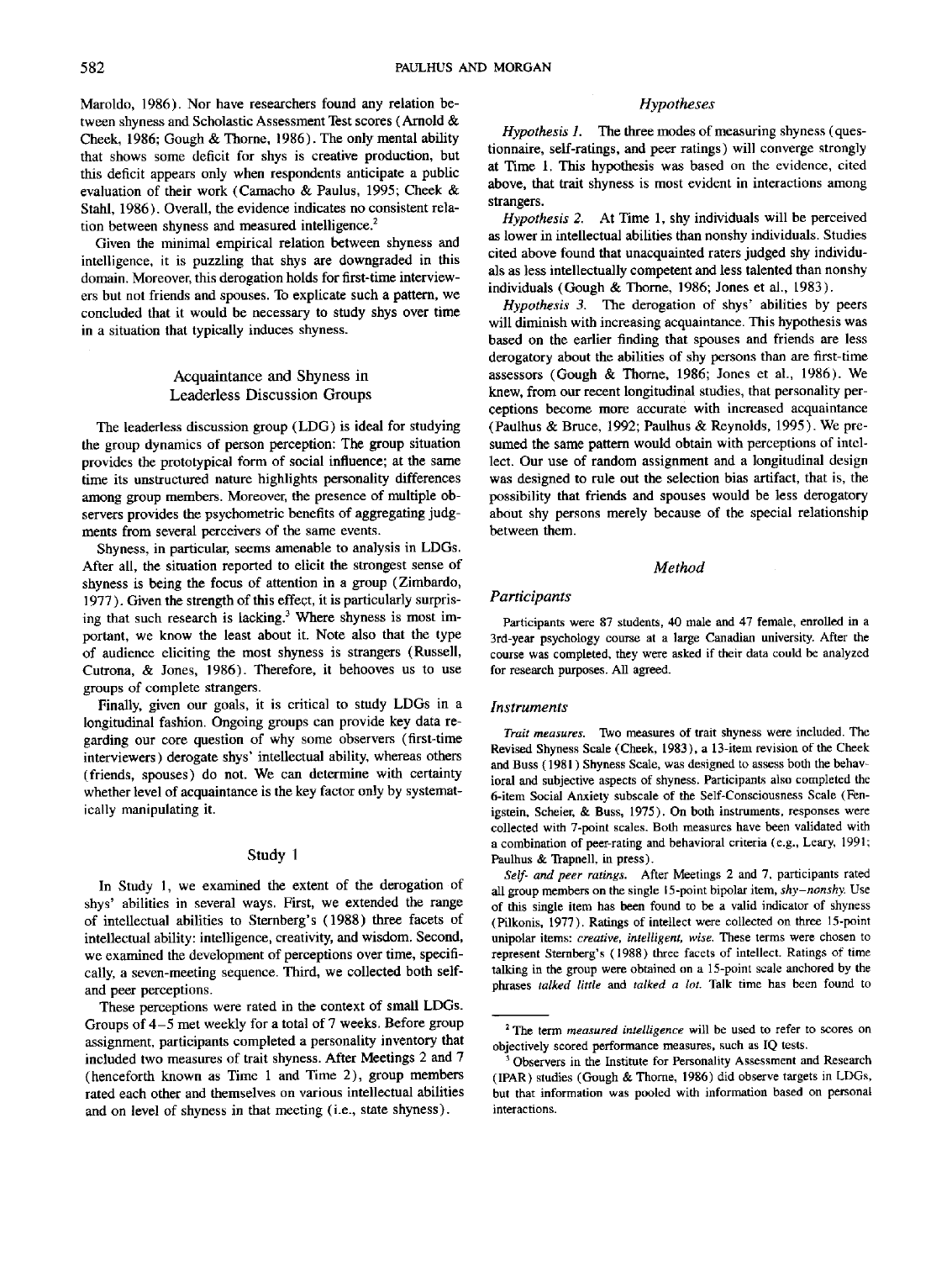be substantially associated with shyness ratings  $(r = .62; Briggs, )$ 1985, p. 46).

*Free-response explanations.* Finally, the Meeting 7 rating sheet also asked participants to consider each individual to whom they had given low intelligence ratings. They were asked to describe, in free-response format, the reason(s) for the low rating of intelligence.

#### *Procedure*

Before being assigned to groups, all participants completed a package of trait questionnaires. Next, participants were organized into 19 groups: Eleven of the groups comprised 5 members, and the remaining 8 groups comprised 4 members. Group assignments were random with the constraint of heterogeneity with regard to gender and ethnicity. The groups met weekly for 20 min for 7 consecutive weeks. Participants were requested to avoid interaction with fellow group members outside of official meetings. No instructions were given regarding leadership within the groups, but weekly instructions advised specifically that each member was to participate in the meeting,

Before each meeting, a discussion topic or task was assigned. Topics had been selected to encourage interaction with class readings and lecture topics and to provide opportunity for a variety of personality dimensions to be brought into play. The topics were, in chronological order, descriptions of family's and friend's personality, verbal and quantitative problem solving, positive and negative qualities of the self, worries and concerns, creative and absorbing experiences, social issues, and characteristics of well-adjusted persons.

After completion of each group meeting, participants were given a rating sheet in an envelope and asked to return the completed sheet to the instructor, sealed in the envelope, at the next class session. The sheets asked the participant to rate the behavior, during that meeting, of each member of the discussion group, including himself or herself, on a variety of 15-point scales. No ties were allowed, that is, no 2 members were to be assigned the same number on any one scale.

#### *Results*

#### *Trait Questionnaires*

The alpha reliabilities were .88 and .85 for the Cheek Shyness Scale and the Social Anxiety scale, respectively. The two measures were highly intercorrelated ( $r = .85$ ,  $p < .01$ ), suggesting that despite the different labels, they tap the same trait construct. For this reason, the two shyness measures were standardized and combined for subsequent analyses. Henceforth, the composite measure will be called *trait shyness.* 

#### *Convergence of Shyness Measures at Time 1*

We examined the intercorrelations of the three methods for measuring shyness, that is, the trait measure and the two state measures, at Time 1. First, trait shyness correlated highly (.59) with self-rated shyness and moderately (.41) with peer-rated shyness. There was particularly strong agreement on the two state ratings: Self- and peer ratings of shyness correlated a substantial .69. In summary, this convergence of three indicators of shyness supports Hypothesis 1, that is, trait shyness is particularly evident to self and peers in an initial meeting with a group of strangers.

### *Shyness and Perceived Intellectual Abilities*

Table 1 contains the correlations between self-reported shyness and the three facets of intellectual ability, as rated by other group members. Two indicators of self-reported shyness were used as predictors here: (a) pretested trait shyness and (b) the state self-rating of shyness during the Time 1 and Time 2 meetings.

Hypothesis 2 was supported by the fact that all correlations were significantly negative at Time 1, indicating that shys were initially perceived as lower on all three abilities. At Time 2, the pattern appeared to differ for trait versus state shyness. The derogation of shys continued for state shyness but disappeared for trait shyness. Thus, the pattern for trait shyness supported Hypothesis 3, in that correlations with intelligence and creativity were significantly lower at Time 2 than Time 1 (both  $Z_s > 2.5$ ,  $p < .01$ ) and wisdom showed a trend in the same direction. By contrast, the correlations of state shyness with rated intellect did not diminish over time, failing to support Hypothesis 3.

## *Trait Shyness and Perceived Intelligence*

In subsequent analyses, we present only the intelligence ratings, for a number of reasons. First, the presentation would be unduly complex if all three intellectual abilities were presented. Second, of the three facets, intelligence was our major focus. Third, the present analyses will be comparable to those in Study 2, where only the intelligence facet is used. In general, the pattern of findings was similar for creativity but much weaker for wisdom.

Table 1

|         |  |  |  |  | Correlates of Self-Reported Shyness in Study 1: Perceptions of Intellect by Facet and Time |
|---------|--|--|--|--|--------------------------------------------------------------------------------------------|
| _______ |  |  |  |  |                                                                                            |

|                                                     | Peer perceptions of intellect |                  |                  |                 |                  |               |  |  |
|-----------------------------------------------------|-------------------------------|------------------|------------------|-----------------|------------------|---------------|--|--|
|                                                     | Intelligence                  |                  | Creativity       |                 | Wisdom           |               |  |  |
| Shyness self-report                                 | Time 1                        | Time 2           | Time 1           | Time 2          | Time 1           | Time 2        |  |  |
| Pretested trait shyness<br>State self-rated shyness | $-.40$<br>$-.50$              | $-.11$<br>$-.45$ | $-.45$<br>$-.53$ | $-.10$<br>$-45$ | $-.22$<br>$-.22$ | .13<br>$-.18$ |  |  |

*Note.* Each table entry is a correlation of self-reported shyness with a peer rating of intellect,  $n = 87$ . Time 1 = Week 2; Time 2 = Week 7. Correlations exceeding  $|.18|$  were significant at  $p < .05$ ; correlations exceeding  $|.25|$  were significant at  $p < .01$ .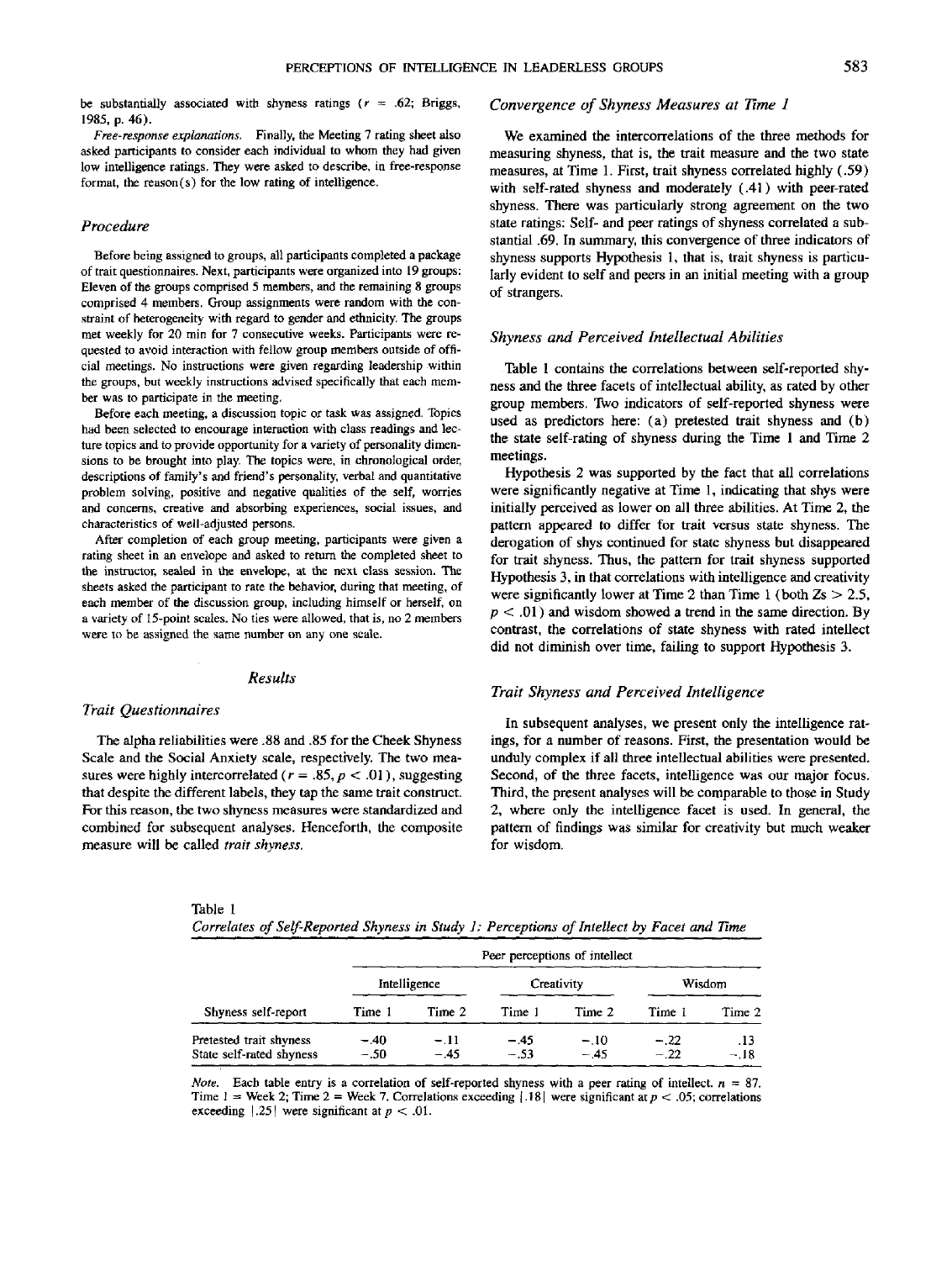Table 2 *Correlates of Pretested Trait Shyness in Study 1: Self- and Peer Perceptions of Shyness and Intelligence* 

| Rater |        | Perceived shyness | Perceived intelligence |        |  |
|-------|--------|-------------------|------------------------|--------|--|
|       | Time 1 | Time 2            | Time 1                 | Time 2 |  |
| Peers | .41    | .35               | $-.40$                 | $-.11$ |  |
| Self  | .59    | .50               | $-46$                  | $-37$  |  |

*Note.* Each table entry is a correlation of pretested trait shyness with a peer rating,  $n = 87$ . Time 1 = Week 2; Time 2 = Week 7. Correlations exceeding 1.25 were significant at  $p < .01$ .

Table 2 contains the correlations between pretested trait shyness and eight types of ratings. Ratings are separated by dimension (shyness or intelligence) and perceiver (self or peers). Note that initially, trait shyness was negatively associated with intelligence as perceived by the self  $(-.46)$  and as perceived by peers  $(-.40)$ .<sup>4</sup> That is, trait shys were seen as less intelligent both by themselves and by peers, supporting Hypothesis 2.

The correlation for peer ratings was significantly lower at Time 2 (.11) than at Time 1 (.40;  $Z = 2.95, p < .01$ ), thereby supporting Hypothesis 3. Recall that we did not make a prediction about a corresponding drop in self-ratings. In fact, they did not change significantly. Not in the table is the fact that, at both times, individuals judged by peers to be shy were also judged to be (a) less talkative  $(r = -.70, -.62, ps < .01)$  and (b) lower in intellectual ability ( $r = -.59, -.50, ps < .01$ ).

# *Free-Response Explanations for Assigning Low Intelligence Ratings*

Recall that after finishing their final ratings, participants were asked to consider the individuals to whom they had given lower intelligence ratings and to provide reasons for giving these low ratings. Altogether, 82 reasons were listed. In a content analysis, two judges classified these explanations into one of five categories: quantity of participation, quality of comments, poor communication skills, lack of confidence, and other.

Judges agreed on the classification of 66 of the 82 explanations, that is, 80%. Of these 66 explanations, 24 were classified as quantity of participation (e.g., "quiet"), and 23 referred to quality of comments (e.g., "just repeated other people's ideas" ). Six of the explanations concerned poor communication quality ("fumbling speech"), 8 concerned lack of confidence (e.g., "uncertain about everything"), and 5 were categorized as "other" (e.g., "they were unenthusiastic" or "narrowminded"). For the moment, we venture no interpretation of these explanations but simply note with surprise that observers used quietness as direct evidence for low intelligence.

## Study 2

Study 2 included a critical element missing in Study 1, namely, an objective measure of intelligence. This addition provided a twofold advantage. First, because it provided a criterion for perceptions of intelligence, the IQ test allowed us to confirm that actual differences in intelligence could be discriminated by their fellow group members. Moreover, we predicted that such perceptions would become more valid as group members became more acquainted.

Second, rather than our having to rely on previous studies that indicated no relation between shyness and measured intelligence, the IQ test allowed us to confirm the same null relation in our own data. Otherwise it could be alleged that in our samples, shys actually *were* less intelligent. In that case, negative perceptions of their intellectual abilities would be justified.

Unfortunately, we could not administer corresponding objective measures of creativity and wisdom and therefore restricted our rating dimensions to intelligence. Otherwise, the procedure was identical to that of Study 1.

### *Hypotheses*

*Hypotheses 1-3.* We predicted a replication of our Study 1 results. Rather than maintaining our original Study 1 hypotheses, it seemed more reasonable to predict a replication of the most similar available study.

*Hypothesis 4. The* correlation of perceived intelligence with measured intelligence (IQ) will increase with time. Similar studies of leaderless groups showed increasing accuracy of personality judgments over time (Paulhus & Bruce, 1992; Paulhus & Reynolds, 1995). We expected that intelligence perceptions would fare at least as well.

*Hypothesis 5.* There will be no association between trait shyness and measured intelligence. As noted in the introduction, previous studies found minimal relation between shyness and measured intelligence. Therefore, we predicted the same.

# *Method*

#### *Participants*

Participants were 103 students, 40 male and 63 female, enrolled in a 3rd-year psychology course at a large Canadian university. After the course was completed, they were asked if their data could be analyzed for research purposes. All agreed.

#### *Procedure*

The procedure was parallel to that of Study 1. After the initial testing session, we divided the participants into 21 groups, which then met for 7 weeks. After Meetings 2 and 7, group members rated one another on shyness, talk time, and intelligence.

Added to the trait-shyness measurement in the initial testing session was the administration of the Wonderlic Personnel Test (1977), a speeded intelligence test. Although taking only 12 min to administer, the 50-item Wonderlic correlates strongly with the Stanford-Binet Intelligence Scale and other well-established intelligence tests (Dodrill, 1981 ). Our modifications to the Wonderlic were intended to simplify wording, eliminate antiquated language, and clarify response scales.

<sup>&</sup>lt;sup>4</sup> Note that the correlation of trait shyness with perceived intelligence appears in both Tables 1 and 2; to make two different points.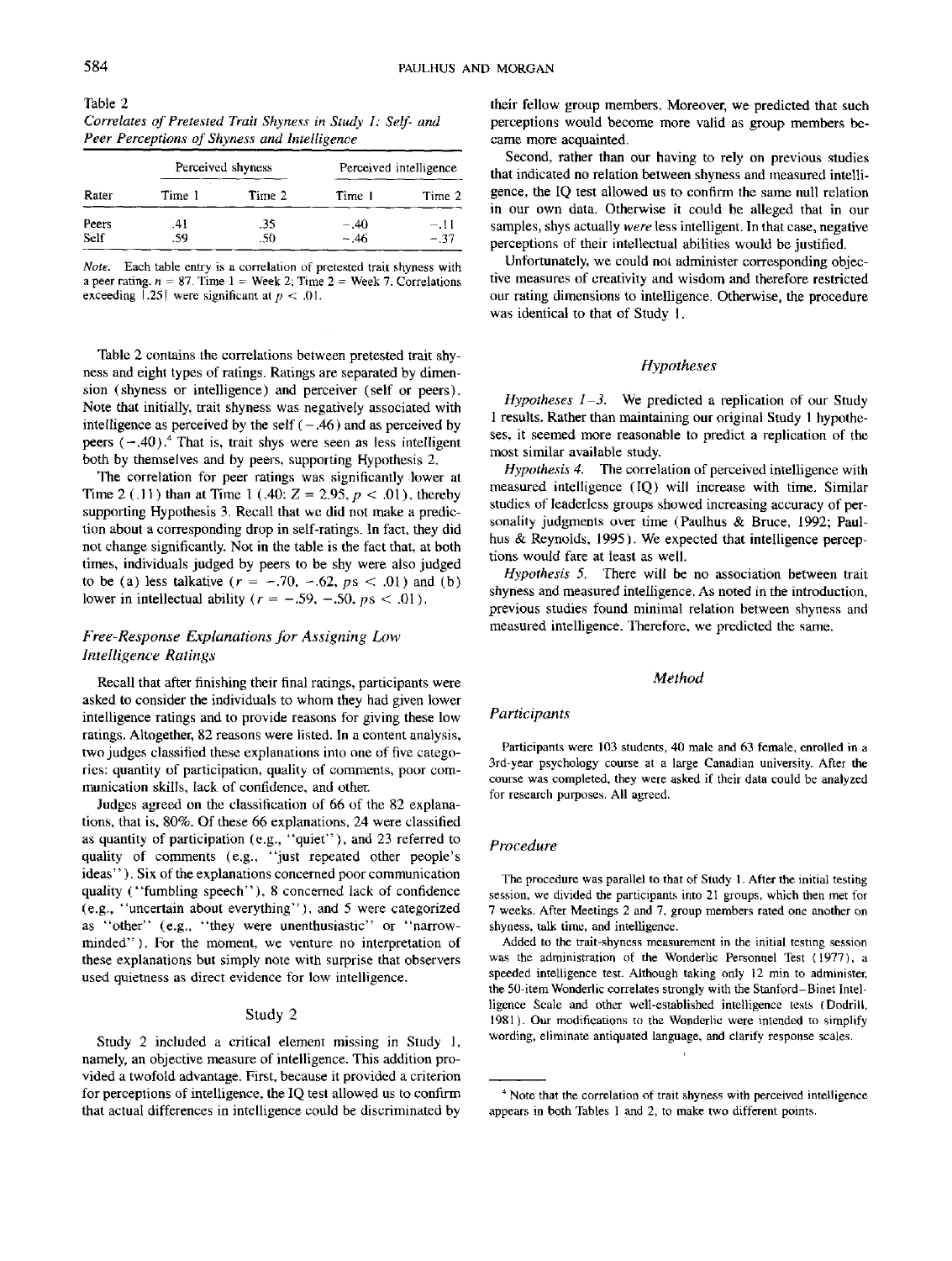## *Results and Discussion*

## *Personality Results*

Trait shyness was again operationalized with the questionnaire composite used in Study 1. Table 3 contains the correlations between pretested trait shyness and self- and peer ratings of shyness and intelligence at Time 1 and Time 2. These are the data required for examining Hypotheses  $1-3<sup>5</sup>$ 

#### *Ratings*

The consensus on talk time was extremely high in all respects: (a) Intercorrelation among peers was high (mean  $r > .70$ ), (b) self-peer correlations were high (mean  $r > .85$ ), and (c) the correlations across time were very high (mean  $r > .80$ ). Therefore, we summed the self- and peer ratings to get composite measures of talk time at Time 1 and Time 2.

*Hypothesis 1 (convergence).* Note from Table 3 that as in Study I, trait shyness correlated at least moderately with selfand peer-rated shyness at both points in time. The third indication of convergence does not appear in the tables: Peer- and self-rated shyness correlated .68 and .50 at Times 1 and 2. The convergence at Time 1 supports Hypothesis 1, but note that the convergence remains substantial at Time 2.

*Hypothesis 2 (derogation).* Again, the significant negative correlations of trait shyness with perceived intelligence at Time l indicate that shys were initially derogated both by themselves and peers.

*Hypothesis 3 (diminishing derogation).* As in Study 1, the derogation of shys by peers diminished significantly from  $r =$  $-.40$  to  $r = -.09$  ( $Z = 3.04$ ,  $p < .01$ ). Also as in Study 1, the self-derogation of shys did not decrease significantly ( $r = -.45$ ) to  $r = -.30$ ).

In short, Hypotheses  $1-3$  were generally supported. That is, the Study 2 findings generally replicate those of Study 1, providing further assurance that the patterns are reliable.

#### *Perceived and Measured Intelligence*

In Table 4, our objective measure of intelligence was used to predict perceptions of shyness and intelligence. Note, first, that the correlation of IQ with peer-perceived intelligence rose from .12 to .37. This increase was significant ( $Z = 2.67$ ,  $p < .01$ ). Therefore Hypothesis 4 was supported. The corresponding

Table 3

*Correlates of Pretested Trait Shyness in Study 2: Self- and Peer Perceptions of Shyness and Intelligence* 

| Rater |        | Perceived shyness | Perceived intelligence |        |  |
|-------|--------|-------------------|------------------------|--------|--|
|       | Time 1 | Time 2            | Time 1                 | Time 2 |  |
| Peers | .53    | .37               | $-.40$                 | -.09   |  |
| Self  | .55    | 49                | - 45                   | -.30   |  |

*Note.* Each table entry is a correlation of pretested trait shyness with a peer rating,  $n = 103$ . Time 1 = Week 2; Time 2 = Week 7. Correlations exceeding [.23] were significant at  $p < .01$ .

| ante |  |
|------|--|
|      |  |

| Correlates of IQ in Study 2: Self- and Peer Perceptions |  |  |
|---------------------------------------------------------|--|--|
| of Shyness and Intelligence                             |  |  |

|           |        | Perceived shyness | Perceived intelligence |        |  |
|-----------|--------|-------------------|------------------------|--------|--|
| Perceiver | Time 1 | Time 2            | Time 1                 | Time 2 |  |
| Peers     | .05    | $-.20$            | .12                    | .37    |  |
| Self      | $-.05$ | - 16              | .20                    | .35    |  |

*Note.*  $n = 103$ . Time 1 = Week 2; Time 2 = Week 7. Correlations exceeding  $|.23|$  were significant at  $p < .01$ ; correlations exceeding  $|.17|$  were significant at  $p < .05$ .

correlation with self-rated intelligence also rose, but not significantly.

Thus, with a standard IQ test as the criterion, our participants demonstrated increasing accuracy in judging their group members' intelligence as they became more acquainted. This improvement of accuracy with increasing acquaintance matches that found in longitudinal studies of the Big Five personality traits (Paulhus & Bruce, 1992; Panlhus & Reynolds, 1995). After seven meetings, both self-ratings ( $r = .35$ ) and peer ratings  $(r = .37)$  of ability were significantly associated with measured intelligence. These values are comparable to those reported by Paulhus (1992) and Borkenau and Liebler (1993) and higher than those reported by Sternberg (1988). In short, individuals perceived as intelligent by their peers are, to some degree, the same individuals who have the ability to score high on IQ tests.

In a sense, these values were underestimates, given that in a discussion-group format, verbal abilities predominate over other aspects of intelligence. A global IQ test, such as the Wonderlic that we used, will therefore yield lower validities than would a pure measure of verbal IQ. To pursue this possibility, we rationally partitioned the IQ items into separate verbal and quantitative scores. Of 50 questions, 15 were clearly quantitative; the other 35 were classified as verbal. Logic questions were included in the verbal category because they involved verbal reasoning. When verbal IQ score was used as the criterion, the validity of peer-rated intelligence at Time 2 increased from .37 to .44. Although not significantly higher, the latter figure seems a more appropriate validity estimate, given that the information available to group members was primarily verbal. This correlation indicates a rather impressive ability of discussion-group members to estimate each other's intelligence.

Hypothesis 5 was clearly supported. As expected, trait shyness was not associated with the IQ test ( $r = -.11$ ,  $ns$ ). Therefore, the shy members of our sample did not, in fact, have lower intelligence. To pursue this issue, we recalculated the correlations separately for the verbal and quantitative subscales and found that neither IQ component was significantly associated with trait shyness. Nonetheless, our Study 2 participants, once again, downgraded their shy peers' abilities.

<sup>&</sup>lt;sup>5</sup> The possibility of gender effects was examined by testing for gender differences in correlations in Tables 3 and 4. None of the tests exceeded the Bonferroni t value for 16 two-tailed t tests,  $p < .01$ . Therefore all the analyses reported here are based on pooled data.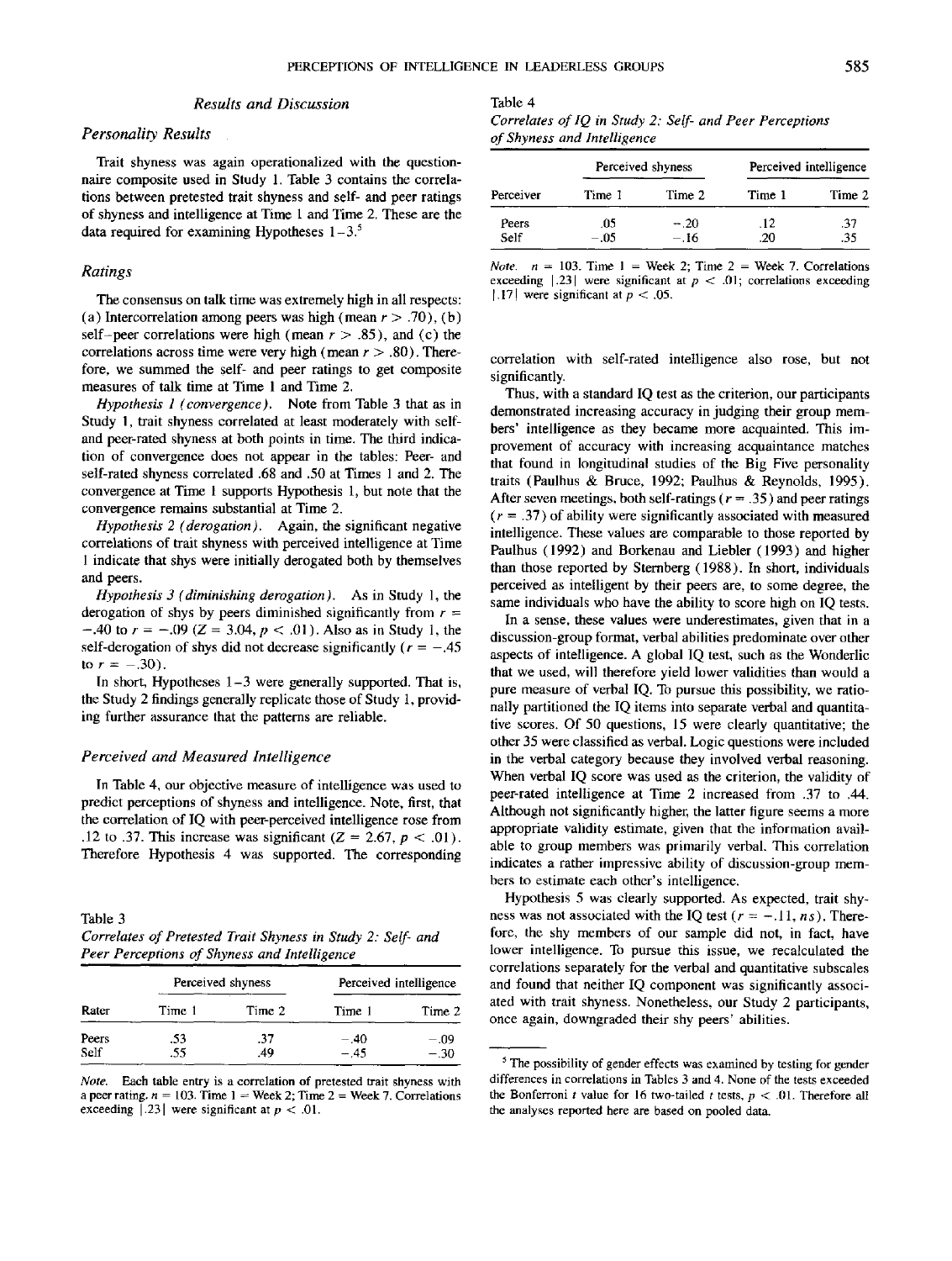# *Analyses of Variance on Perceived Intelligence and Talk Time*

A number of the correlational findings were intriguing enough to follow up with analyses of variance (ANOVAs). The interactions found with time, in particular, cannot be fully understood without converting the individual-differences variables to categories and examining the associated means.

*Perceived intelligence.* Recall that the correlation of trait shyness with perceived intelligence diminished with time and that the correlation of IQ with perceived intelligence increased to significance. To clarify this interaction, we conducted a  $2 \times$  $2 \times 2$  ANOVA on perceived intelligence as a function of trait shyness (median split) and IQ scores (median split). Main effects were significant for shyness,  $F(1, 99) = 8.26$ ,  $p < .01$ , and IQ,  $F(1, 99) = 3.71$ ,  $p < .05$ . Two-variable interactions were significant for IQ  $\times$  Time,  $F(1, 99) = 17.3$ ,  $p < .01$ , and Shyness  $\times$  Time,  $F(1, 99) = 16.3$ ,  $p < .01$ . No other effects were significant. The pattern is evident from Figure 1. At Time l, shyness was a more important contributor to intelligence perceptions, whereas at Time 2, IQ scores became more important.<br>Talk time.

Another provocative (albeit unpredicted) finding was the significant negative correlation in Table 4 between IQ and shyness ratings at Time 2. The corresponding correlation at Time 1 was not significant. Apparently, low-IQ participants were perceived as shy at Time 2 but not at Time 1. Perhaps the less able participants began to talk less over the course of the seven meetings, thereby pulling attributions of shyness. To pursue this speculation, we conducted an ANOVA on peer ratings of talk time as a function of time (Time 1 or Time 2) and IQ (median split).<sup>6</sup> Sure enough, we found the predicted pattern supported by a significant IQ  $\times$  Time interaction,  $F(1, 99) = 6.02$ ,  $p <$ .05. In fact, the pattern was almost identical to that obtained with perceived intelligence as the dependent variable. The only difference was that a clear effect for trait shyness remained at Time 2,  $t(99) = 2.09$ ,  $p < .05$ .

The similarity of the ANOVAs on perceived intelligence and perceived talk time suggested that the latter might mediate the former. In fact, when we introduced talk time as a covariate in the ANOVA on perceived intelligence, all effects weakened to nonsignificance. To summarize, at Time 1, talk time was solely



*Figure 1.* Peer-rated intelligence as a function of shyness, IQ, and time.

determined by trait shyness, whereas at Time 2, it was jointly determined by trait shyness and IQ. Nonetheless, perceivers appeared to base their shyness and intelligence ratings largely on talk time on both occasions.

## General Discussion

Regrettably, our studies have confirmed the bad news regarding how the intellectual abilities of shy people are perceived. On all three facets--intelligence, creativity, and wisdom-shys were derogated in early interactions. On the brighter side, our studies confirmed the speculation of previous writers (Cheek et al., 1986; Gough & Thorne, 1986) that such negative perceptions would dissipate with sufficient familiarity. After seven meetings, our shy participants were no longer being derogated.

Our use of a longitudinal design was critical for ruling out a selection artifact as the explanation for previous findings that unacquainted raters derogate shys but well-acquainted raters do not (Cheek et al., 1986; Gough & Thorne, 1986). In those studies, the relationship of the targets to the acquainted raters (spouses and friends) differed in many important ways from that of the unacquainted raters (randomly assigned judges). After all, spouses and friends are not selected randomly but rather on the basis of similarity and liking (e.g., Fehr, 1996). Their warmth and acceptance might have deterred these judges from derogating their shy partner's intelligence. To rule out this artifact, we ensured that the same randomly assigned judges provided both the early and later impressions. Any observed differences must therefore be a function of time, not biased selection. We address these time effects in more detail below.

Study 2 contributed another critical piece of information, namely, an objective measure of the intellectual abilities of our participants. This measure allowed us to confirm, in our own sample, that the derogation of trait shys' intelligence was unjustified. That is, it occurred despite the lack of relation between shyness and actual intelligence.<sup>7</sup> Note that the derogation was even more extreme on self-ratings than on peer ratings. Therefore, we discuss them separately.

# *Self-Perceptions of Intelligence*

Self-derogation was evidenced by a consistent negative relation between shyness and self-perceived intelligence. The correlations were significant for both trait and state ratings of shyness and did not dissipate over time. The negative impact of shyness on self-perceived ability may simply be an expression of shys' global negativity in self-evaluations (e.g., Cheek & Buss, 1981; Jones et al., 1986). Using peer perceptions and behavior as the criterion for accuracy, a number of studies have documented how shy individuals negatively distort their self-perceptions (Alden & Wallace, 1995; Clark & Arkowitz, 1975). From this perspective, shy people are their own worst critics (Cheek & Melchior, 1990).

<sup>&</sup>lt;sup>6</sup> We first verified that the variances did not differ significantly across ceils, through Bartlett's test.

 $<sup>7</sup>$  Lest the reader think we are naive in equating IQ tests with "actual"</sup> intelligence, we point to a paper expressing our own skepticism (Paulhus & Lysy, 1996).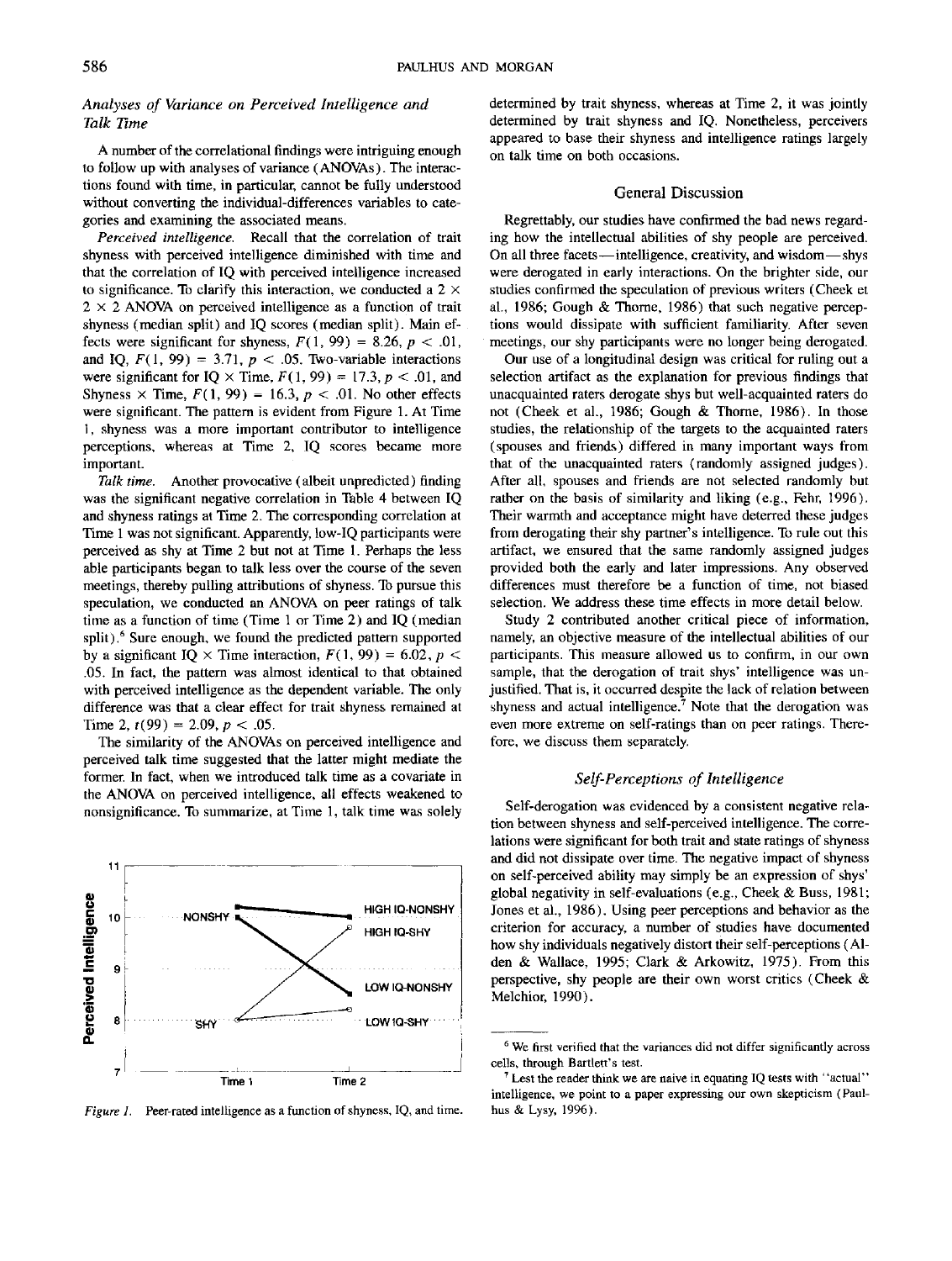Alternatively, the correlation between shyness and self-rated intelligence could be the result of nonshys overrating their own abilities. A substantial literature supports the notion that many people regularly use self-serving illusions (for reviews, see Greenwald, 1980; Taylor & Brown, 1988). Particularly prone to self-serving biases are those high in narcissism (John & Robins, 1994) and self-deception (Paulhus, 1986). In fact, such individuals are already known to inflate self-perceptions of intelligence (Paulhus, Yik, & Lysy, 1995). In comparison, our shy participants may have been realistic in their self-perceptions in a process similar to depressive realism (see Alloy & Abramson, 1988). Given that we have no absolute metric for comparing perceived and measured intelligence, we cannot answer this question with the present data set.

## *Peer Perceptions of lnteUigence*

Previous evidence for the derogation of shys' intellectual abilities by unacquainted judges was confirmed and extended by the present studies. In early interactions, trait shys (those scoring high on pretested trait measures of shyness) were perceived to be not only less intelligent but also less creative and less wise. Although this derogation of trait shys had diminished by the final meeting, state shys (those acting shy during a specific meeting) were still being derogated. These results provoke two fundamental questions: Why are shy people derogated, and why does the derogation eventually cease?

## *Why the Derogation of Shys ?*

To address this issue, we first turned to a question that we had posed to our participants on one of the rating sheets. We had asked them to specify reasons for why they had derogated the intelligence of certain group members. The two largest categories of reasons were low quantity and poor quality of participation. Although poor quality was an understandable criterion, it astonished us that participants were even more likely to cite lack of participation as their justification for an attribution of low intelligence: Why didn't they assign a neutral rating to shys due to lack of information? Apparently, in our discussion groups, there existed an implicit norm of "saying nothing means nothing to say."

To determine the comparable cues for shyness, we recently asked a separate sample of student judges to provide three behavioral cues for shyness in discussion groups. All 45 cited some variant of quietness, well above the 24 citations for "nervousness." Apparently, in the group context, the predominant cue for shyness is also the predominant cue for lower intelligence, namely, talk time.<sup>8</sup>

The dual role of talk time as a cue is also supported by its strong correlations at both times with peer-rated intelligence (.55, .70) as well as peer-rated shyness (.83, .80). Consequently, when talk time was partialed out, the relation between perceived shyness and perceived intelligence dropped to nonsignificance at both Time 1 and Time 2. A similar drop occurred when talk time was partialed out of the relation between trait shyness and perceived intelligence. Together, these analyses implicate the dual cue value of talk time as the link between perceived shyness

and perceived intelligence. That is, the quietness of our shy participants initially misled observers about their intelligence?

Where did our participants come up with the stereotype that "saying nothing means nothing to say"? We were able to shed some light on this question by analyzing talk time as a function of IQ scores. Although there was no difference at Time 1, by the final meeting, the lower IQ participants were talking less than the higher IQ individuals. Over time, the less intelligent participants may have concluded that they had little to contribute to the discussions, at least partly because of negative feedback from other group members. At the same time, positive feedback to the intelligent participants may gradually have encouraged their participation.

To the extent that the Time 2 situation (working with familiar others) is more common than the Time 1 situation (working with strangers), then the negative stereotype about quiet participants may have arisen from everyday experience. That is, people in work groups adjust their level of talk to suit the value of their contribution. Clearly, in our own data, this stereotype (eventually) held true. Unfortunately, any irrelevant factor that contributes to quietness (e.g., fatigue, shyness, or language problems) will result in negative, and unfair, attributions.

## *Why Does Shy Derogation Cease?*

We considered four potential explanations of the diminishing derogation of shys over time. Two explanations focused on changes in the perceivers: (a) Accumulating information about shys' abilities eventually yields accuracy, and (b) increased liking modulates the derogation. Two other explanations focused on changes in the shy individuals: (a) a shift in their selfpresentation style over time and (b) improved performance due to improving comfort. We consider each in turn.

*Exposure begets liking, which begets leniency.* Consider the distinct possibility that group members came to like one another due to mere exposure (Zajonc, 1968). Perhaps this increased liking diminished the derogation of unimpressive group members, including shys. Thus, a ceiling effect would reduce differences in ratings of the intelligence of shy and nonshy members.

This explanation is untenable for several reasons. First is the fact that shy behavior was still being derogated at Time 2. The difference was that the shy behavior was now being driven by participants' IQ rather than their trait shyness. Second, a ceiling effect would entail a reduced variance in intelligence ratings from Time 1 to Time 2. No such difference was found. In short, our results are incompatible with a mere exposure explanation.

 $8$  Note that quietness accounted for only 13% of the nominations when people were asked, "How do you know . . . that you are shy?" (Cheek & Watson, 1989). This lower value is consistent with the fact that in our own data, talk time correlated less with self-rated shyness than with peer-rated shyness.

<sup>&</sup>lt;sup>9</sup> Given that talk time was also rated rather than measured, we must consider the possibility that perceptions of intelligence influenced perceptions of talk time. Perhaps intelligent participants were remembered as having spoken more than unintelligent participants. For a number of reasons, we doubt that the talk-time ratings are subject to distortion. First, the self-peer and peer-peer agreement was close to perfect. Second, in pilot data, we found near-perfect correlations between rated and measured talk time.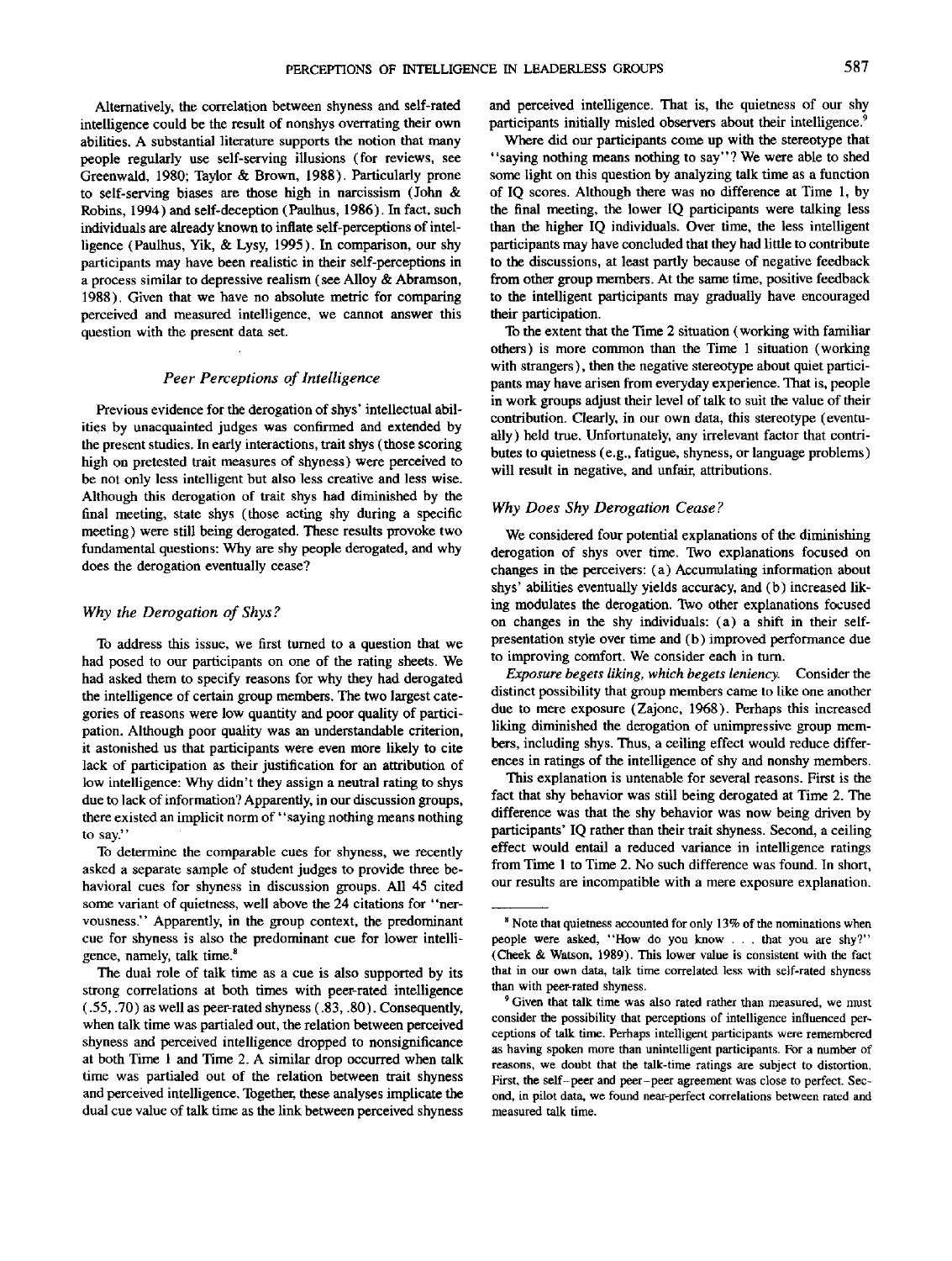*Accumulating information increases accuracy.* Although little information was available about shys at Time 1, their intelligence was assumed to be not average, but low. As argued above, it appears that this attribution was based on the norm of "saying nothing means nothing to say." Given that shys never did talk as much as nonshys, why did they eventually receive comparable intelligence ratings?

Perhaps, in early meetings, insufficient evidence had accumulated to attribute intelligence to the shys who warranted that attribution. Over subsequent meetings, however, behavior emitted across the range of weekly exercises may have eventually been sufficient to reveal the abilities of shys to their group colleagues. Their final ratings were therefore average rather than low. This explanation is certainly consistent with evidence that personality judgments become more accurate as acquaintanceship increases (Funder, Kolar, & Blackman, 1995; Paulhus & Bruce, 1992). But our data show that perceivers cannot be credited with overcoming their bias against quiet people. Rather, the quiet ones (at Time 2, the lower-IQ members) were now more deserving of that derogation.

Rather than a change in the perceivers, we now consider the possibility that perceptions changed because of a changing reality; that is, the derogation of shys may have diminished because their performance rose from poor to average.

*Shifting self-presentation.* A key change in shys' behavior was an increase in talk time from Time 1 to Time 2. One explanation for their initial quietness (and consequent derogation) may be their self-presentation style (see Arkin, 1981; Schlenker & Leary, 1985). Arkin described the shy's style as self-protective rather than acquisitional (see also Baumeister et al., 1989). Thus, shys place more importance on avoiding a bad impression than on making a good one.

This theory would explain shys' initial quietness as a tactic to avoid negative evaluations. Unfortunately, it does not explain why they eventually started participating. According to Arkin, Lake, and Baumgardner (1986), shys will participate when they are guaranteed success. Why shys would perceive such a guarantee in later meetings is difficult to imagine, unless a reduction in discomfort were involved. We deal with that possibility next.

*Diminishing impairment of shys.* Although shy participants were objectively as intelligent as nonshy participants, their discomfort during public evaluation may have hampered their actual performance, that is, during the early discussions, their participation may have been objectively poor (e.g., clumsy or superficial comments) as well as being infrequent. Unfortunately, we did not collect any information about changes in performance.

We do know that shys' performance on creative tasks is particularly hampered by public evaluation (Camacho & Paulus, 1995; Cheek & Stahl, 1986; DePaulo, Epstein, & LeMay, 1990). Perhaps this impairment extends to other facets of intellectual performance. Such an impairment is consistent with the fact that social anxiety is accompanied by high self-focus (Carver & Scheier, 1986), which tends to disrupt performance by increasing irrelevant comments (Ganzer, 1968) and off-task thinking (Smith & Sarason, 1974). Ensuing disfluency in speech has been found to be a major influence on observers' perceptions of intelligence (Borkenau & Liebler, 1993). Attempts to cope do not help shys because their coping strategies are typically maladaptive (Eisenberg, Fabes, & Murphy, 1995). They may simply have to habituate to the novel situation, a process that takes longer for shys than nonshys (Buss, 1995). Eventually, however, the shys may have become as comfortable as nonshys, thereby allowing a comparable quality of performance.

Inconsistent with the discomfort theory is the fact that unlike outside observers, shys continued to derogate their own intelligence even at Time 2. If they had improved their comfort and performance, they showed no indication that they were aware of this improvement. Of course, given that ratings were completed after a delay ( 1 hr to 2 days), shys may have recalled a reasonable performance in a negatively biased fashion (Graziano, Feldesman, & Rahe, 1985).

A drop in discomfort may also explain why shys, particularly high-IQ shys, began to talk more. Perceptions of their intelligence would naturally rise because of the higher ratings accorded to individuals who participate. Our covariate analyses suggest that this change in talk time can account for the change in attributions of intelligence. But if diminishing discomfort was the cause of improving quality and quantity of performance, it is difficult to know which of the three cues actually changed observers' perceptions of intelligence.

Because of our nonexperimental methodology, we cannot definitively rule out any of the four competing explanations. Nonetheless, our best bet is that the diminishing derogation of our shy participants resulted primarily from an increased participation rate, which then permitted an accurate evaluation of their true abilities. Because shys' participation rate never fully matched that of nonshys, however, we assume that accumulation of information over time also played a role. In other words, objective observers who rated only the last meeting might still have derogated shys' abilities.

## Conclusion

Our two studies illuminate the intertwining roles of shyness and acquaintance in the dynamics of perceived intelligence. Despite the lack of relation between measured intelligence and trait shyness, shys were derogated temporarily by their peers and continually by themselves. The state-rated shys suffered even more derogation, suggesting that overlapping behavioral cues were being used to judge shyness and intelligence. Amount of participation in the discussion groups appears to be the primary cue linking the two perceptions. The consequences of this misattribution are far-reaching.

Shy individuals will suffer derogation whenever they are evaluated during limited intervals, particularly if their participation must be self-initiated. In educational settings that require public participation, shy students may be at a distinct disadvantage in the evaluations they receive from instructors (Friedman, 1980). In social encounters, too, shy individuals may leave a poor impression of their intelligence. Hence, an intelligent but shy person would have difficulty establishing relationships with persons who would make a good intellectual match.

The career advancement of shys is surely handicapped from the beginning, that is, the typical face-to-face job interview. Its stress and brevity render it unfair for assessing the ability of shy applicants-unfair unless the job itself involves the ability to make good impressions in initial contacts. For most positions,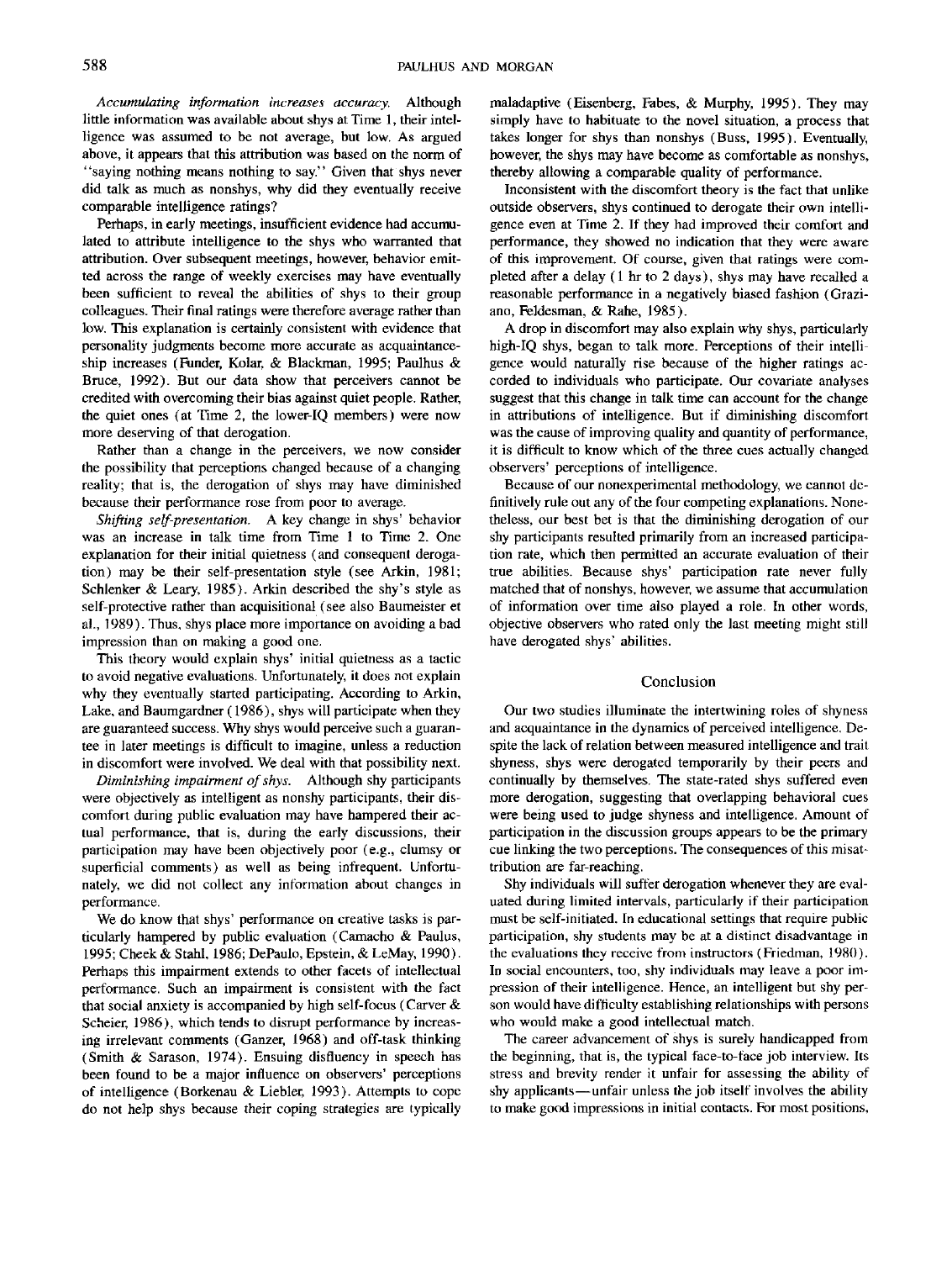however, objective information, rather than interview performance, should be a more valid predictor of the job performance of shy individuals.

Indeed, few social and career evaluations provide the multiple opportunities that our participants had to redress a bad first impression. Those who first appear unintelligent are unlikely to be given a second chance. Job opportunities and potential romantic partners can be lost by such fleeting impressions. Such repeated social failures may explain why shys have so strongly internalized their negative self-image. In short, the studies presented here have clarified the insidious dynamics of ability perception in shys. The cascade of negative life consequences detailed in the introduction now seems almost inevitable.

## *Dynamic Validity*

An intriguing issue raised by our data is the dynamic validity of social cues. As a cue for judging intelligence, quietness is initially invalid, then valid. On the other hand, quietness as a cue for shyness is initially valid then, if anything, less valid. This peculiar pattern-of mutating validities appears to result from the particular context of person perceptions, that is, repeated contact in an academic discussion group context.

Given that low-IQ participants were gradually discouraged from talking, then the impact of their IQ on peer perceptions would be amplified as time passed. In short, the consensual norm that only smart people should talk eventually makes talk time a valid cue. At the same time, perceptions of trait shyness may have been gradually occluded by the fact that participation came to be a function of IQ as well as shyness.

Such dynamics lead us to believe that some behavioral cues to personality do not have enduring, universal validity. Although the arguments for the ecological validity of cues are convincing (Baron & Misovich, 1993), there is also evidence that the context is influential in determining the value of a cue (e.g., Graziano, Moore, & Collins, 1988). This ephemeral quality of validity in person perception exemplifies the difficulty of defining an error in social judgment. Funder (1987) noted that judgments that are incorrect in terms of a limited experimental context may be correct when applied to a wider, more realistic context. Here, for example, we found that the tendency to derogate quiet individuals initially seemed unfair but was ultimately vindicated.

But surely our perceivers cannot be correct both initially and finally. Or can they? One could argue that initial judgments should be qualitatively different from acquainted judgments. Perhaps initial heuristics are valid when judged by their purpose, for example, "Is this person intelligent in the sense of offering immediate knowledge?" Given that shys will not contribute in early interactions, that heuristic is accurate and adaptive. Acquainted heuristics, however, should be judged by a different criterion, for example, "Does the target have the long-term ability or not?"

#### *Limitations and New Directions*

As noted above, the fluctuating pattern of person perception seems to follow from the dynamics of repeated leaderless discussions on academic topics, No doubt the LDG simulates a common situation in both academic and career life, that is, a

group deliberation on an intellectually challenging topic. At the same time, use of academic LDGs may have circumscribed the generalizability of our findings.

For example, had the group interactions been purely social in nature, the association between shyness and intelligence may not have emerged. That is, perceivers might have attributed shy participants' quietness to social discomfort rather than a lack of intellectual ability. A study comparing intellect perceptions in these two contexts would be informative. Although we assume that observers would consider the context, it would also be of interest to determine whether such considerations are automatic or deliberate.

Our results raised several other intriguing questions that we were unable to answer with our present data. First, is the term *derogation an* appropriate label for the fact that shys' abilities are rated lower than those of nonshys? The fact that, after 7 weeks, shys were rated on par with nonshys does suggest that shys were initially being underestimated. Of course, it could be that nonshys were initially being overrated. In response, it could be argued that the term *shy derogation* applies whether shys are being underestimated or nonshys overestimated. In either case, shys are relatively disadvantaged.

Similar arguments could be made about the self-derogation, which continued from Time 1 to Time 2. Were our shy participants more realistic in their self-ratings of intelligence than the nonshy participants, in a process similar to depressive realism, or were their self-perceptions negatively distorted? This question, as well as the previous questions, could be tested in future studies by including a metric that is objective or, at least, comparable to objective ability measures. For example, participants could be asked to estimate all group members' performance on an IQ test. Alternatively, rankings of self and peer could be used instead of ratings (John & Robins, 1994).

Were our observers so simple as to use only one cue, talk time, to evaluate both shyness and intelligence? We hesitate to make such a pronouncement because our only measured cue, talk time, is correlated with many other cues, which are therefore confounded in this methodology. Teasing apart the impact of other cues extends beyond scope of our present studies by requiring experimental manipulation of talk time along with other cues. Among many possible candidates, of particular interest would be behaviors indicating low confidence: weak voice, fidgeting, and absence of eye contact. Ideally, such behaviors would be videotaped unobtrusively and later rated by a separate panel of judges from videotapes of the discussions. Indeed, such methodologies have already been developed (Borkenau & Liebler, 1993; Gifford & Hine, 1994; Ickes, Robertson, Tooke, & Teng, 1986).

Finally, the puzzling self-deprecation in shys' ratings of their own intellect could be further explored by asking participants to explain what cues they used for rating their own abilities. These cues could be compared to other explanations for low intelligence ratings. Such information might be useful in improving current therapies for shy clients (Arkowitz, Hinton, Perl, & Himadi, 1978), including students (Friedman, 1980).

## References

Alden, L. E., & Wallace, S. T. (1995). Social phobia and social appraisal in successful and unsuccessful social interactions. *Behaviour Research and Therapy, 33,* 497-505.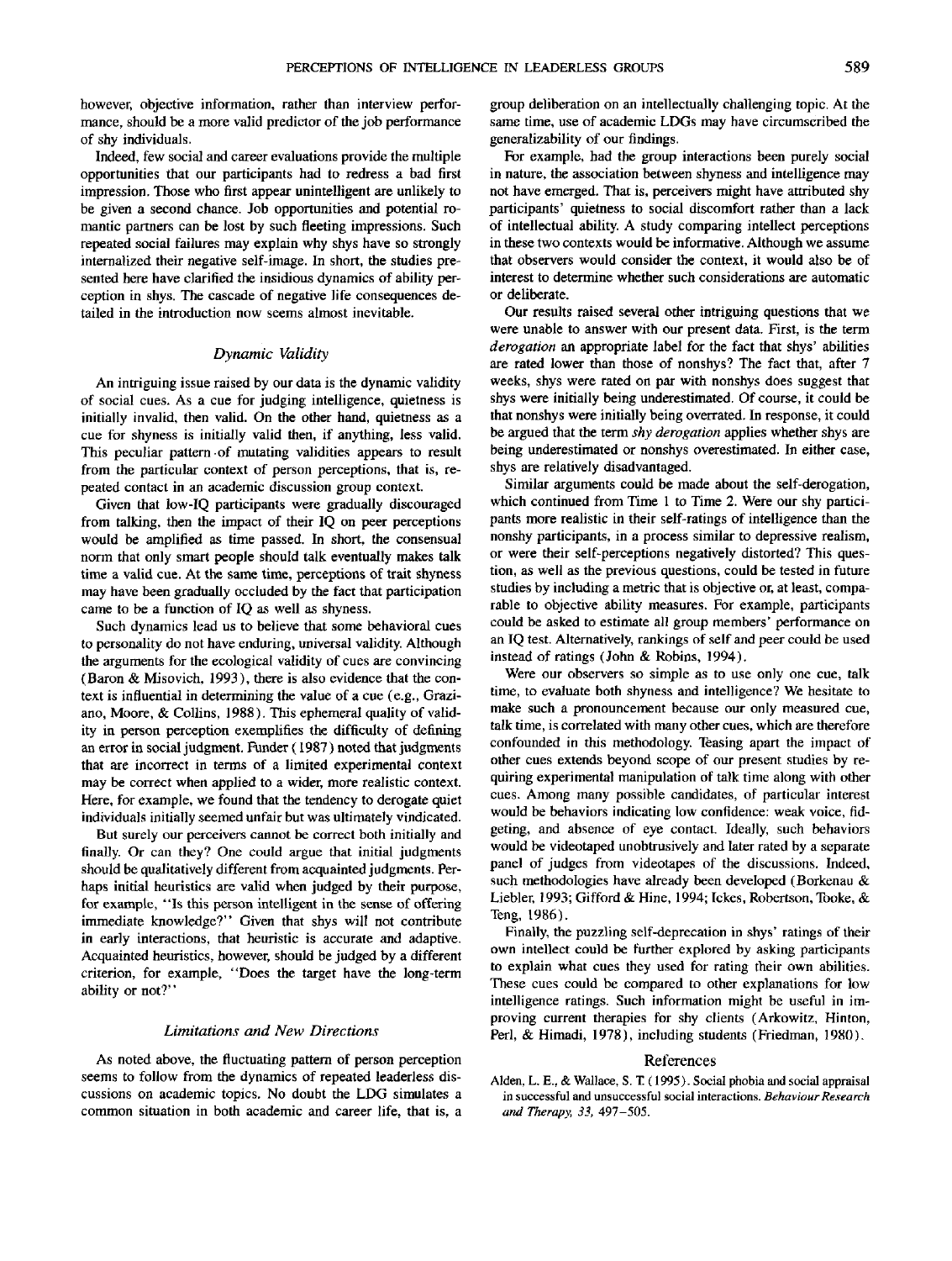- Alloy, L. B., & Abramson, L. Y. (1988). Depressive realism: Four theoretical perspectives. In L. B. Alloy (Ed.), *Cognitive processes in depression* (pp. 223-265). New York: Guilford Press.
- Arkin, R.M. (1981). Self-presentation styles. In J. T. Tedeschi (Ed.), *Impression management theory and social psychological research*  (pp. 311-333). New York: Academic Press.
- Arkin, R. M., Lake, E. A., & Baumgardner, A. H. (1986). Shyness and self-presentation. In W. H. Jones, J. M. Cheek, & S. R. Briggs (Eds.), Shyness: Perspectives on research and treatment (pp. 189-203). New York: Plenum.
- Arkowitz, H., Hinton, R., Perl, J., & Himadi, W. (1978). Treatment strategies for dating anxiety in college men based on real-life practice. *Counseling Psychologist,* 7, 41-46.
- Arnold, A. P., & Cheek, J. M. (1986). Shyness, self-preoccupation, and the Stroop Color and Word Test. *Personality and Individual Differences,* 7, 571-573.
- Baron, R. M., & Misovich, S. J. (1993). Dispositional knowing from an ecological perspective. *Personality and Social Psychology Bulletin, 19,* 541-552.
- Baumeister, R. E, Tice, D. M., & Hulton, D. G. (1989). Self-presentational motivations and personality differences in self-esteem. *Journal of Personality, 57,* 547-579.
- Borkenau, P., & Liebler, A. (1993). Convergence of stranger ratings of personality and intelligence with self-ratings, partner ratings, and measured intelligence. *Journal of Personality and Social Psychology, 65,* 546-553.
- Briggs, S. R. (1985). A trait account of social shyness. *Review of Personality and Social Psychology, 6,* 35-64.
- Buss, A. H. (1995). *Personality: Temperament, social behavior, and the self.* Boston: Allyn-Bacon.
- Camacho, L. M., & Paulus, P. B. ( 1995 ). The role of social anxiousness in group brainstorming. *Journal of Personality and Social Psychology, 68,* 1071-1080.
- Carver, C. S., & Scheier, M. E (1986). Analyzing shyness: A specific application of broader self-regulatory principles. In W. H. Jones, J. M. Cheek, & S. R. Briggs (Eds.), *Shyness: Perspectives on research and treatment* (pp. 173-185). New York: Plenum.
- Caspi, A., Elder, G. H., Jr., & Bern, D. J. (1988). Moving away from the world: Life-course patterns of shy children. *Developmental Psychology, 24,* 824-831.
- Cheek, J. M. (1983). *The Revised Shyness Scale.* Unpublished instrument, Wellesley College, Wellesley, MA.
- Cheek, J.M., & Buss, A. H. (1981). Shyness and sociability. *Journal of Personality and Social Psychology, 41,* 330-339.
- Cheek, J. M., & Melchior, L. A. (1990). Shyness, self-esteem, and selfconsciousness. In H. Leitenberg (Ed.), *Handbook of social and evaluation anxiety* (pp. 47-82). New York: Plenum.
- Cheek, J.M., Melchior, L. A., & Carpentieri, A.M. (1986). Shyness and self-concept. In L. M. Hartman & K. R. Blankstein (Eds.), *Perception of self in emotional disorder and psychotherapy* (pp. 113- 131). New York: Plenum.
- Cheek, J. M., & Stahl, S. S. (1986). Shyness and verbal creativity. *Journal of Research in Personality, 20,* 51-61.
- Cheek, J. M., & Watson, A. K. (1989). The definition of shyness: Psychological imperialism or construct validity? *Journal of Social Behavior and Personality, 4,* 85-95.
- Clark, J., & Arkowitz, H. (1975). Social anxiety and self-evaluation of interpersonal performance. *Psychological Reports, 36,* 211-221.
- DePaulo, B. M., Epstein, J. A., & LeMay, C. S. (1990). Responses of the socially anxious to the prospect of interpersonal evaluation. *Journal of Personality, 58,* 623-640.
- Dodrill, C.B. (1981). An economical method for the evaluation of general intelligence in adults. *Journal of Consulting and Clinical Psychology, 49,* 668-673.
- Eisenberg, N., Fabes, R. A., & Murphy, B. C. (1995). Relations of shyness and low sociability to regulation and emotionality. *Journal of Personality and Social Psychology, 68,* 505-517.
- Fehr, B. A. (1996). *Friendship processes.* Thousand Oaks, CA: Sage.
- Fenigstein, A., Scheier, M. E, & Buss, A. H. (1975). Public and private self-consciousness: Assessment and theory. *Journal of Counseling and Clinical Psychology, 43,* 522-527.
- Friedman, P. G. (1980). *Shyness and reticence in students.* Washington, DC: National Education Association.
- Funder, D. C. (1987). Errors and mistakes: Evaluating the accuracy of social judgment. *Psychological Bulletin, 101,* 75-90.
- Funder, D.C., Kolar, D.C., & Blackman, M.C. (1995). Agreement among judges of personality: Interpersonal relations, similarity, and acquaintanceship. *Journal of Personality and Social Psychology,* 69, 656-672.
- Ganzer, V. J. (1968). The effects of audience presence and test anxiety on learning and retention in a serial learning situation. *Journal of Personality and Social Psychology, 8,* 194-199.
- Gifford, R., & Hine, D.W. (1994). The role of verbal behavior in the encoding and decoding of interpersonal dispositions. *Journal of Personality, 28,* 115-132.
- Gough, H. G., & Thorne, A. (1986). Positive, negative, and balanced shyness. In W. H. Jones, J. M. Cheek, & S. R. Briggs (Eds.), *Shyness: Perspectives on research and treatment* (pp. 205-225). New York: Plenum.
- Graziano, W. G., Feldesman, A. B., & Rahe, D. F. (1985). Extraversion, social cognition, and the salience of aversiveness in social encounters. Journal of Personality and Social Psychology, 49, 971-980.
- Graziano, W. G., Moore, J. S., & Collins, J. E. (1988). Social cognition as segmentation of the stream of behavior. *Developmental Psychology, 24,* 568-573.
- Greenwald, A. G. (1980). The totalitarian ego: Fabrication and revision of personal history. *American Psychologist, 35,* 603-618.
- Hedrick, S. L. (1972). A study of achievement as related to intelligence, achievement and self-concept. *Dissertation Abstracts International. 33,* 3A-4A.
- Ickes, W., Robertson, E., Tooke, W., & Teng, G. (1986). Naturalistic social cognition: Methodology, assessment, and validation. *Journal of Personality and Social Psychology, 51,* 66-82.
- John, O. E, & Robins, R. (1994). Accuracy and bias in self-perception: Individual differences in self-enhancement and the role of narcissism. *Journal of Personality and Social Psychology, 66,* 206-219.
- Jones, W. H., & Briggs, S.R. (1984). The self-other discrepancy in social shyness. In R. Schwarzer (Ed.), *The self in anxiety, stress and depression* (pp. 93-107). New York: North-Holland.
- Jones, W. H., Briggs, S. R., & Smith, T. G. (1986). Shyness: Conceptualization and measurement. *Journal of Personality and Social Psychology, 51,* 629-639.
- Jones, W. H., & Carpenter, B. N. (1986). Shyness, social behavior and relations. In W. H. Jones, J. M. Cheek, & S. R. Briggs (Eds.), *Shyness: Perspectives on research and treatment* (pp. 227-238). New York: Plenum.
- Jones, W. H., Cavert, C., & Indart, M. (1983, August). *Impressions of shyness.* Paper presented at the 91st Annual Convention of the American Psychological Association, Anaheim, CA.
- Leary, M. R. (1991). Social anxiety, shyness, and related constructs. In J. P. Robinson, P. R. Shaver, & L. S. Wrightsman (Eds.), *Measures of personality and social psychological attitudes* (pp. 161-194). San Diego, CA: Academic Press.
- Ludwig, R. P., & Lazarus, P. J. (1983). Relationship between shyness in children and constricted cognitive control as measured by the Stroop Color-Word Test. *Journal of Consulting and Clinical Psycholog); 51,*  386-389.
- Mamrus, L. M., O'Connor, C., & Cheek, J. M. ( 1983, April). *Vocational*